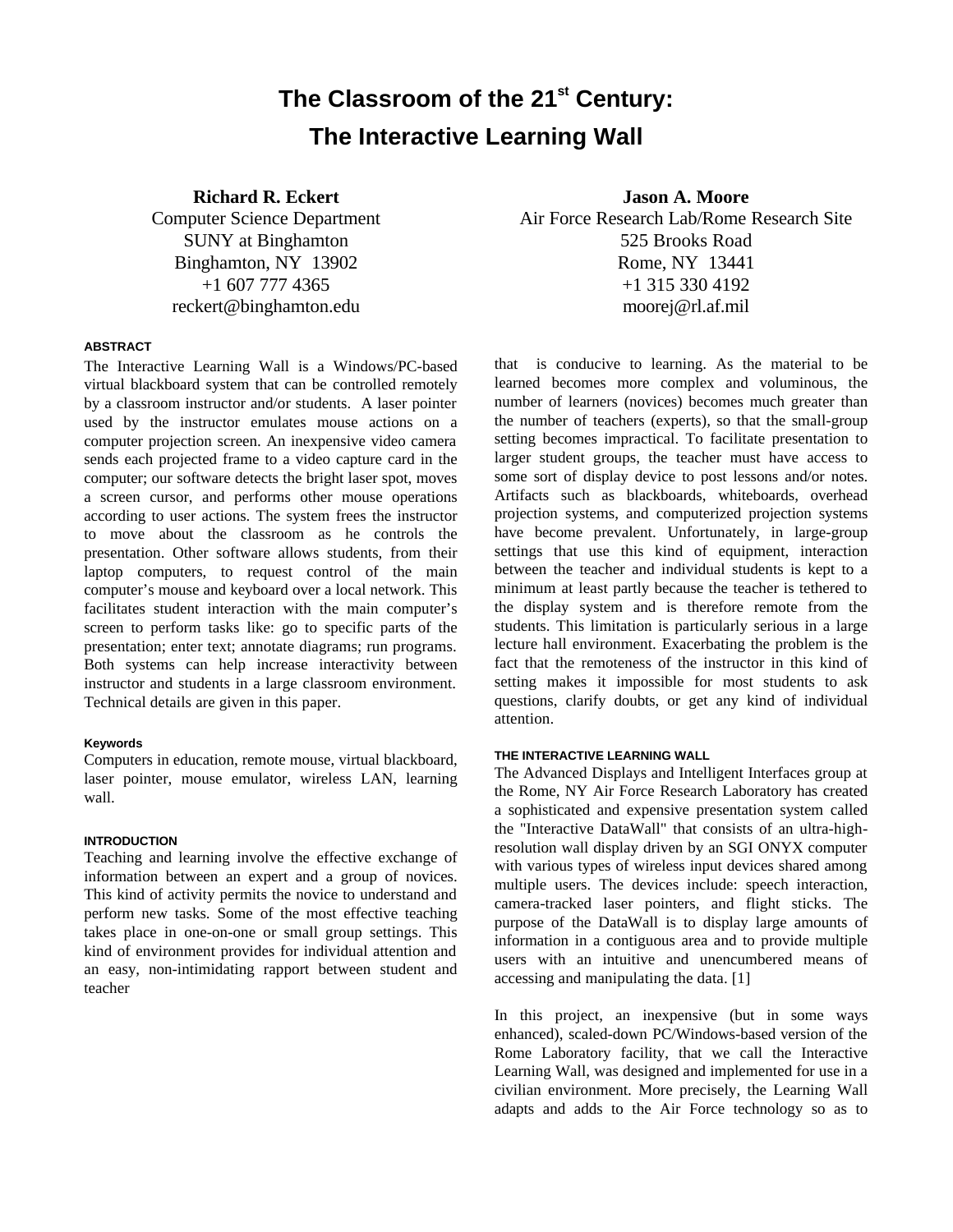benefit a modern classroom. Specifically, laser pointer mouse emulation and local network communication between student and instructor computers are implemented. Figure 1 illustrates the interactive learning In our implementation, the lower right-hand corner of the screen displays a white box that shows the current mode of operation. Upon startup it says LEFT. This means that if the user "clicks" with the laser pointer, it generates the



wall setup.

**Figure 1. Rear Screen Learning Wall Setup.**

# **THE LASER POINTER MOUSE EMULATION SYSTEM**

Although a rear-screen configuration is illustrated in Figure 1, the system can also be used with the projector and camera in front of the projection screen. It is important, however, in a front-screen setup that the operator not shadow the image being displayed by the projector and viewed by the camera. The projector projects whatever content the instructor is displaying on the screen. This could be a PowerPoint™ slide presentation or any other visual material from the computer. The professor uses the laser pointer to point at and interact with the material on the screen. The interaction is very reminiscent of that obtained with a standard mouse. An inexpensive video camera looks at the screen and sends each new frame to a video capture card in the computer. Our software detects the bright laser spot on the screen, computes the corresponding screen location, and sends the system appropriate Windows "mouse messages" that make a mouse cursor image move according to user actions taken with the laser pointer.

same effect that clicking the left mouse button would generate. The interface is similar to that used with touch pads on some laptop computers. The first time the user directs the laser pointer toward the screen it is treated as a location identifier. In other words the user needs to accurately point at the location where he or she would like to push the button. To generate a single click the user releases the laser pointer button, and within one second in close proximity to the previous location, presses it again. To generate a double click the process is repeated. This procedure facilitates achieving accuracy at a distance in spite of unsteadiness or jitter of the user's hand. In our implementation, the first time the laser point is seen is used as an "aim" and the second is a "fire."

The other modes of operation are RIGHT and DRAW, and they are selected by pointing and releasing the laser pointer within the little white box in the lower right-hand corner of the screen. In RIGHT mode the program generates right mouse button clicks in response to laser pointer "clicks". In DRAW mode a color bar appears to the right of the screen and displays four colors: yellow, red, blue and green. The active color is highlighted by a white border. To draw the user only needs to press the laser pointer button once, and the program will continue to draw connected line segments that follow the mouse cursor until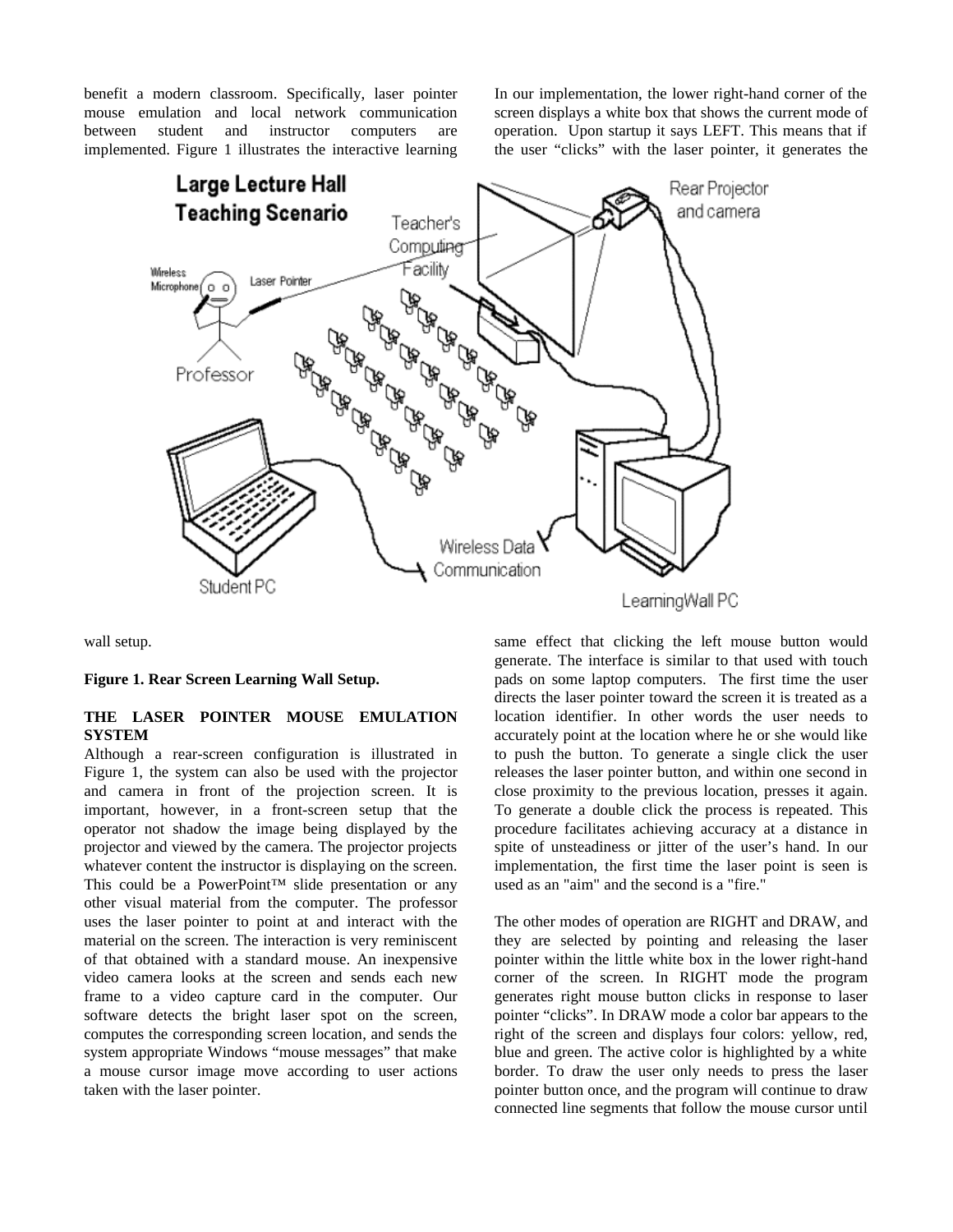the laser pointer is released. To switch colors the user points and releases the laser pointer over the desired color.

## **The Computer**

Since real-time digital video processing is required, a computer with a video capture card is necessary to allow implementation of the Learning Wall. The system also has to simultaneously handle user, system, and application events. We used a 300 MHz, 128 MB Pentium II computer with a Computer Eyes/PCI video capture card. This was much more than adequate. Tests we performed determined that the maximum utilization of the processor was only 17 percent while running the Learning Wall's laser pointer software.

#### **The Laser Pointer Component**

The software to run the laser pointer mouse emulation system is broken into three pieces. The first and most hardware-related software component, DETECT, performs low-level detection of the laser pointer in the camera's viewable area. There are two other applications that use the data provided by this program: INIT during the initialization process and LASERPEN during normal operation. Both of these helper applications run with a window title of LASERXY. INIT performs the computations necessary to convert the position of the laser beam from camera coordinates to screen display coordinates. LASERXY interprets user laser actions and generates appropriate mouse emulation messages. Each program asks Windows to register a WM\_LASER message through which communication takes place. All applications that request a message with that title will be returned the same unique identifier. Figures 2 and 3 illustrate the relationships between these programs.

The camera captures individual frames at 320 pixels in the x dimension and 240 pixels in the y dimension at as close to 30 frames per second as possible. Depending on how taxed the system is from user commands the frame rate can change. Each individual frame is processed to see if there was an instance of a pixel being brighter than a certain



**Figure 2. The DETECT and INIT Programs.**



## **Figure 3. The DETECT and LASERPEN Programs.**

threshold. The environment that is present determines this threshold. DETECT can perform some functions as a stand-alone program, but it also cooperates with other applications through Windows messages. As a stand-alone application it displays the output of the camera in a separate window; as a cooperative application it provides other programs tracking information from the laser pointer in camera coordinates. To improve speed, the tracking is performed by discarding half of the actual pixels that are visible to the camera. After an instance of a pixel above the threshold is found, DETECT discerns if the pixel that was most recently skipped had levels of red, green and blue greater than the threshold. If so, the coordinates of the skipped pixel are used. This provides the accuracy of the entire resolution of the camera along with the speed of checking only half the pixels initially. Also, to improve efficiency, the program stops looking for an instance of the laser beam in a particular frame once it has been seen. In order to run as a cooperative application, DETECT asks Windows to return the handle to LASERXY, the program that spawned it. This allows DETECT to send Windows messages to that specific application instead of a WM\_BROADCAST\_message\_that\_could\_severely\_slow down the system. Once the camera distinguishes an instance of the laser beam, it then sends messages to either LASERPEN or INIT with the laser pointer's position in the frame.

Sending the appropriate message involves knowing information about the previous frame as well. If in the previous frame an instance of the laser pointer wasn't seen, the program sends the coordinates along with a first\_seen flag. If it was seen in the last frame, then it sends a continue seen flag. When the laser pointer is not seen, but previously it was seen, the program sends (0,0) for the camera coordinates and a flag of not\_seen. To minimize the number of Windows messages, the application doesn't continually send not seen messages. Figure 4 is a state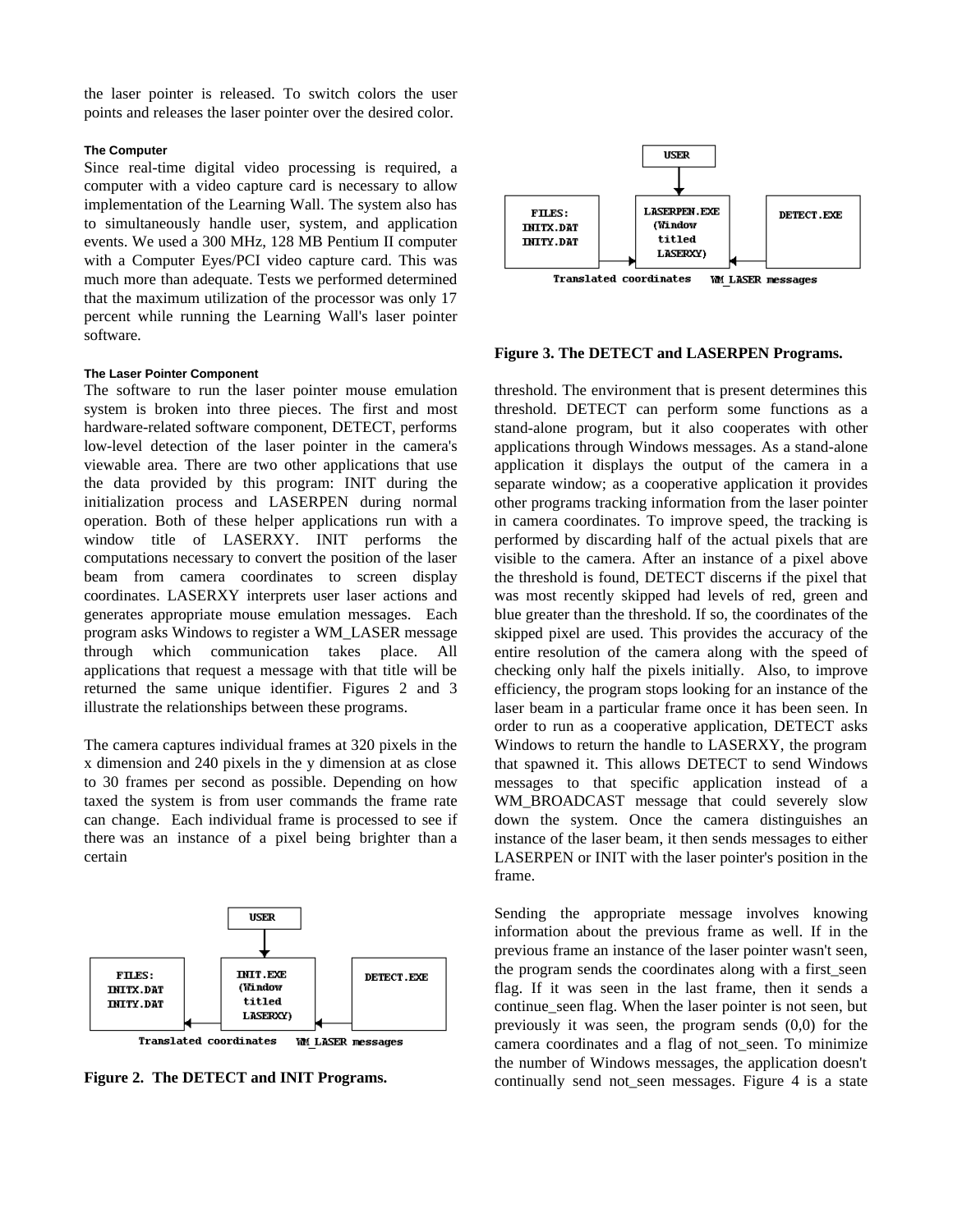diagram showing the message states of DETECT. Figure 5 is a flow chart showing the logic involved in DETECT.



**Figure 4. DETECT Message States.**



# **Figure 5. A High-Level Flow Chart of the DETECT Program Logic.**

## **Menu Choices**

If DETECT, running as a stand-alone program, wasn't spawned by an application with the title of LASERXY, it starts up in a normal window, displaying the captured frames along with the coordinates of the point where the laser pointer was seen. This can be toggled on and off by going to the *Image* menu and selecting *Toggle Output*. If an instance of the either INIT or LASERPEN is running, the program toggles the output off and minimizes itself. The default camera position setting is front screen and can be toggled under the *Image* menu as well. While being used for detection of the laser pointer, DETECT must capture at 320 pixels by 240 pixels, but for use as a standalone application, under *Image/Preview Size,* the user has many resolution options: 80x60, 160x120, 320x240, 480x360, 560x420, and 640x480.

#### **The Camera to Screen Transformation (INIT)**

In a perfect environment the camera would be inside the projector and see exactly as much as the projector. In addition, the lens would be parallel to the screen so that every pixel is the same size and shape as every other pixel. Unfortunately this is not the case, so there is a need to tell LASERXY some specific information about the geometry of the camera and the image being projected. This is done through an initialization procedure in which two functions (actually arrays) produce a discrete screen display coordinate for every visible camera coordinate generated:

x display coordinate  $=$  Fx (x,y camera coordinate) y display coordinate  $=$  Fy (x,y camera coordinate)

The resulting transformation data is then saved to disk for LASERPEN to read.

Upon running INIT the arrow icon is replaced with a series of four targets toward which the user should point the laser. These target points are in the four corners of the projection screen. Since the user's hand is not perfectly steady the software expects the user to point at each target and release the pointer when on target. The point where the laser was last seen is taken as the initialization point. The resulting four points are stored and used in the camera-to-screen transformation. An exaggerated view of what the camera sees of the projected image and the four target points (P1, P2, P3, P4) is shown in Figure 6.



**Figure 6. Simulated Camera Viewable Area.**

In this figure projected image is 640 by 480 pixels, but in terms of camera viewable coordinates it is only 320 by 240 pixels. To perform the conversion, first the intersection points of the "vertical" and "horizontal" lines bounding the area enclosed by the four target points are computed using the parametric equations for straight lines. Any point within the camera's viewable area is converted to its scaled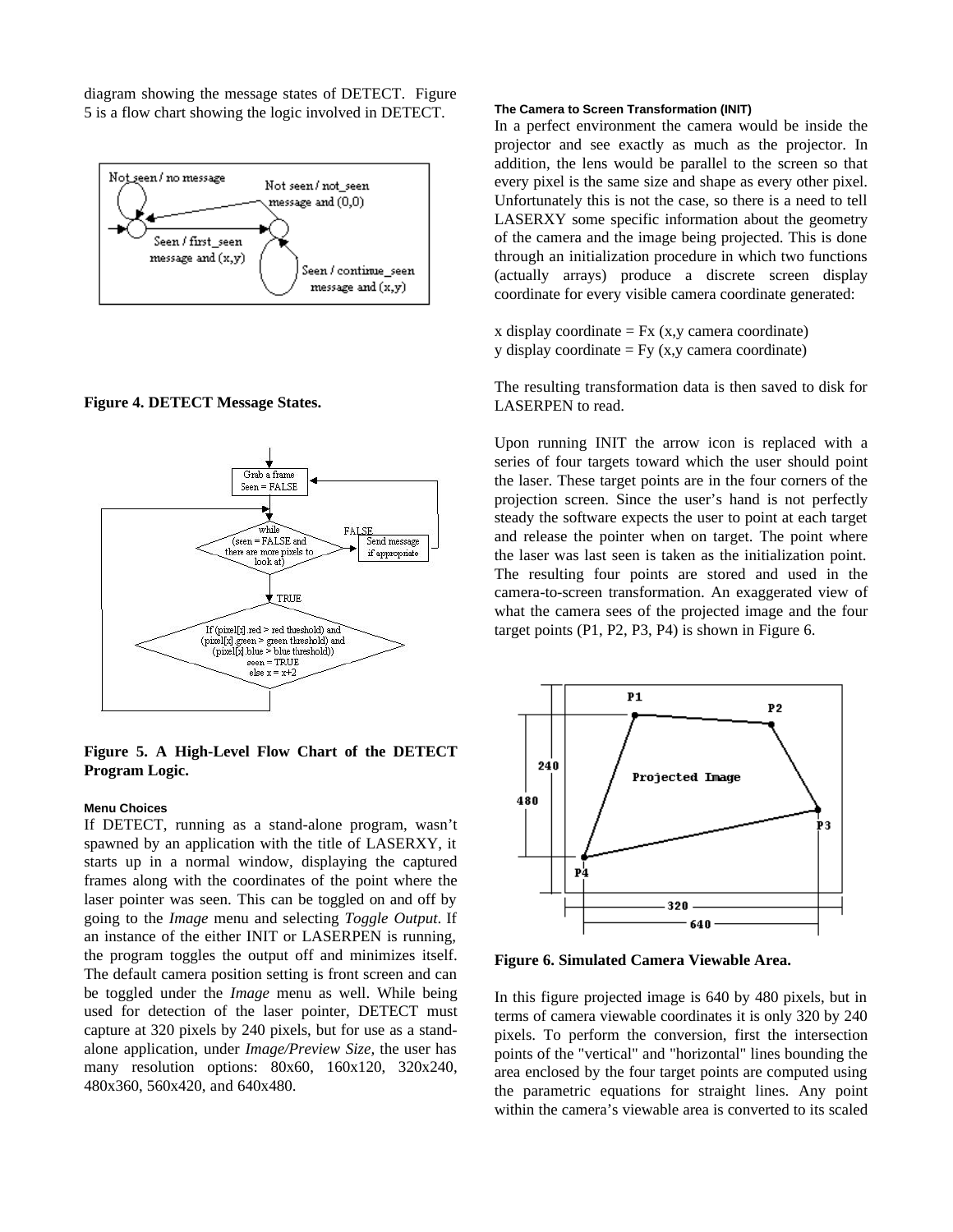screen coordinates by projecting a line from the point to each of the two previously calculated intersection points. As shown in Figure 7 on the next page, those lines will each intersect an opposing screen boundary line. The intersection points are stored and the result is evaluated as a percentage of the overall line length and linearly scaled. In this example, the x values are scaled as a percentage of 640 pixels and the y values are scaled as a percentage of 480 pixels. This information is calculated for every point in the camera's viewable area and is stored in two twodimensional arrays, one for x coordinate values and one for y coordinate values. At the end of the initialization program, the two arrays are stored to disk. This ensures that once a good initialization is calculated, it will never have to be repeated until there is a physical change in the setup.



**Figure 7. The Camera to Screen Transformation.**

The previous example dealt with displayed image resolutions of only 640 by 480 pixels. In practice the software can handle dynamic changes in resolution. Instead of calculating the points in reference to a display of 640 by 480 pixels, it calculates the points in reference to a display of 512,000 by 288,000 pixels. This is a common factor that can be evenly divided by 640-by-480 pixels, 800-by-600 pixels and 1024-by-768 pixels. By computing the points in this fashion, the program doesn't have to know the resolution of the actual display, making it much more general and useful. This also allows calibration to occur regardless of whether the resolution of the screen is the same during calibration and normal operations.

## **Mouse Messages from Laser Actions (LASERPEN)**

The final application that works directly with the laser pointer is called LASERPEN. This program is the meat and bones of the user interface since it listens to Windows messages and moves the pointer and generates mouse messages accordingly. The program begins by opening the

files that were created by INIT and stores them into two arrays, one for the x-coordinates and one for the ycoordinates. After loading the files, a correction must be performed to change from the general (x,y) stored calibration values to the (x,y) values for the current resolution. For resolutions of 640 by 480 pixels, the (x,y) values are divided by (800,600); for resolutions of 800 by 600, they are divided by (640,480); for resolutions of 1024 by 768, they are divided by (500,375). When a resolution change occurs, the program reloads the files from the disk and redoes these calculations. By performing the calculations only once for each resolution change, the program removes two divisions that would otherwise need to be done at every detected instance of the laser beam.

LASERPEN doesn't open a standard window like most applications. Instead it creates a visible popup window in the lower right hand corner of the screen that is 25 pixels high and 50 pixels wide. This window has no borders, is solid white, and cannot be overwritten by other application windows. It is used to display the current emulation mode of the laser pointer (LEFT, RIGHT, or DRAW).

The Microsoft Windows Win 32 API provides functions that make generating button clicks fairly simple. The function mouse event() takes as parameters the desired button to press and the screen location. To alleviate the problem of user unsteadiness, the following approach is taken: When the laser pointer is turned off, an imaginary area equivalent to 1/16 of the overall horizontal resolution is drawn around the point. If the laser is detected again within one second of the last time it was detected and falls within this imaginary area, then LASERPEN generates the proper mouse button down message (LEFT or RIGHT, depending on the current mode). In either case a button up message is generated only when the pointer is not detected. To generate double clicks the procedure is repeated; however, the mouse sensitivity under Windows needs to be reduced first.

If the program is in DRAW mode, instead of producing a button click, laser beam detection is used to generate the endpoint of a line segment. While the program still sees the laser pointer, a line is drawn to that point from its previous location and that location is updated with the current location—thereby drawing a segmented curve that follows the motion of the laser pointer.

In all modes of operation, any time the laser beam moves, a mouse move message is generated and the mouse pointer is positioned at its new location on the screen by invoking the Windows function SetCursorPos(). All the required communication between these programs is done with WM LASER messages. As seen in Figures 2 and 3, LASERPEN receives the WM\_LASER message from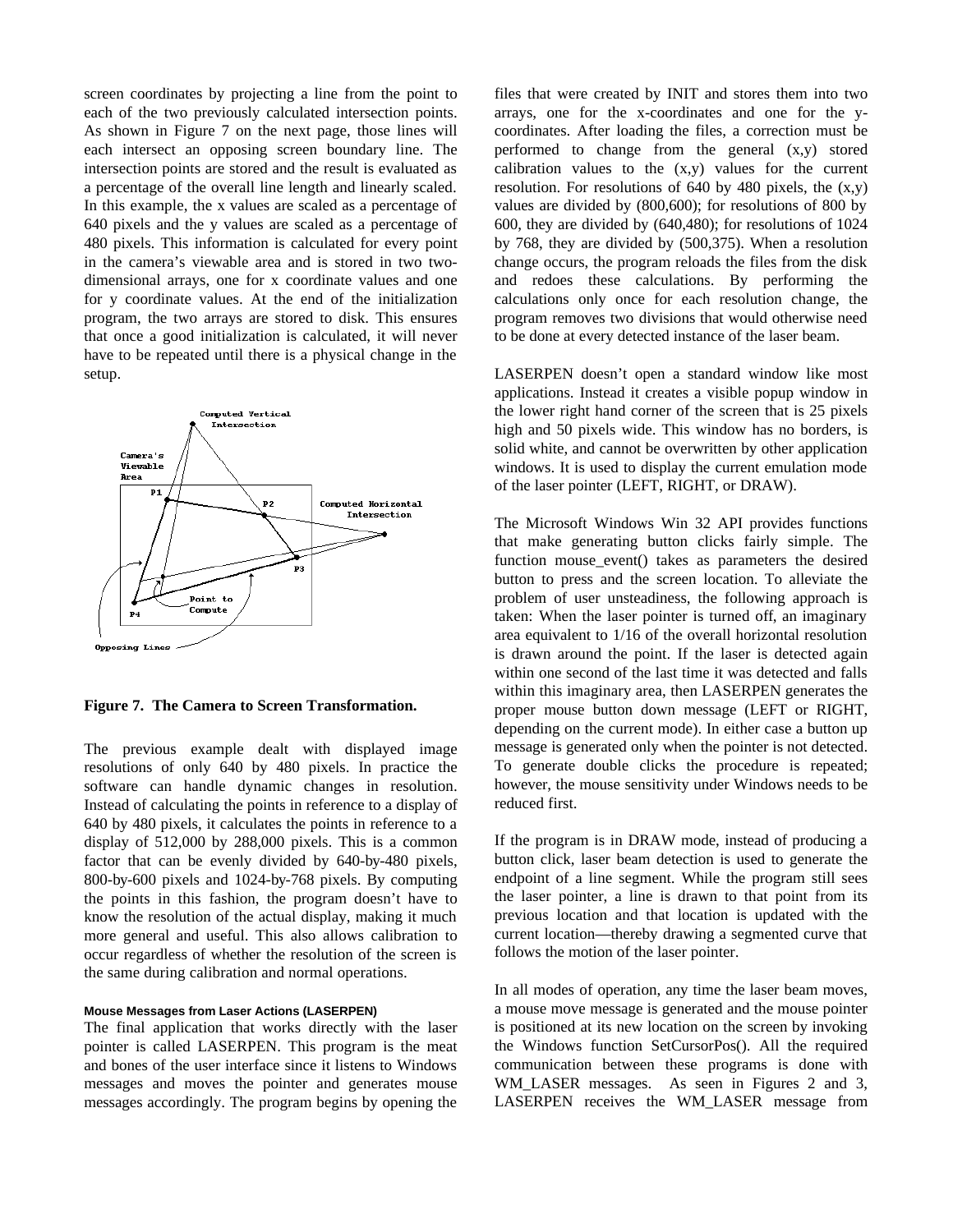DETECT. This message includes the relative location and the first seen, continue seen, and not seen flags. When LASERPEN receives this message, a lookup is performed into the x and y coordinate arrays and the call is made to SetCursorPos() using those coordinate values as parameter values.

# **THE NETWORK COMMUNICATION COMPONENT**

There are many ways of establishing TCP/IP network connectivity between the instructor's computer and student laptop computers. For example, in many new lecture halls student seats are hardwired for network access. Another alternative is to set up a wireless Local Area Network (WLAN). We opted for the latter. Our WLAN consists of a Lucent Technologies WavePOINT II base station connected via a 10base2 cable to the server machine. The laptops then use type 2 slot PCMCIA WaveLAN cards with antennas that are attached to the wires coming out of the PCMCIA cards. The base stations and the PCMCIA cards auto-connect when they are in proximity of each other and provide the laptops with access to the Intranet that the server provides. The LAN can provide up to 4 Mbps bandwidth broadcast at 2.4 GHz split among all users in the range of the base station. Connectivity is limited to a range of 200m, which is more than enough for even our largest lecture hall. The only requirement on the base station is that it be mounted in plain view on the wall and that its antenna face the classroom. There are no software modifications that have to be made to existing TCP/IP based applications as the Wireless LAN is merely an implementation that is transparent to the Operating System.

 In order to allow students to control the instructor's mouse and keyboard over the WLAN, we created two custom pieces of Windows software: a server application (CLICKSERVE) that runs on the instructor's computer and a client program (CLICKCLIENT) that runs on each student laptop. These are Microsoft Foundation Class (MFC), Visual C++, dialog-based applications. When a student starts his laptop computer, the wireless LAN will automatically connect him to the intranet and provide him with an IP address for the TCP/IP protocol. This gives the student all of the facilities required to run nearly every Web-based or Internet-based application. If a student, connected to the network, runs our CLICKCLIENT application from his laptop, he can (with permission from the instructor) gain control of the instructor computer's cursor and keyboard, just as though they were those attached to the student's laptop. This type of interaction allows easy synchronization of students' questions to presentation material on the main screen by allowing the students to easily point to the area in question. It also enables students to change between slides and interact with software running on the instructor's computer. Finally it allows students to enter text and annotate diagrams on the

instructor's computer. All of these possibilities can do much to increase interactivity and enhance learning.

When the instructor starts CLICKSERVE, he is presented with a minimizable window that gives him the option of accepting or denying student connections. This gives the instructor the flexibility of being able to decide when student intervention is most convenient or warranted.

When the student runs CLICKCLIENT, he is confronted with "Configure", "Connect", "Page Instructor", "Control Screen", and "Exit" buttons. Pressing the "Configure" button allows the student to enter the IP address and data port of the server. After pressing the "Connect" button, the student's computer is connected to the instructor's over the network, its screen is blanked, and any subsequent mouse or keyboard actions he takes will be reflected on the instructor's computer screen. (The instructor also has the capability of controlling his own mouse cursor; mouse/keyboard messages from the instructor's system take precedence over messages coming over the network from a student computer.) Pressing the <ESC> key on the student's laptop disconnects him (thereby disabling him from controlling the system mouse and keyboard) and returns his screen to normal. While connected, CLICKCLIENT also allows the student to raise his or her hand "electronically". Pressing the  $\langle F1 \rangle$ "page" key on the laptop (or the "Page Instructor" button initially) causes an audio file to be played on the server that notifies the instructor that a student has a question.

CLICKCLIENT and CLICKSERVE communicate through standard TCP/IP sockets. Whenever the user of the student computer performs any mouse or keyboard actions, CLICKCLIENT sends the appropriate Windows message and data parameters over the socket connection to CLICKSERVE.

Some of the mouse messages of interest are:

| WM *BUTTONDOWN // mouse button pressed    |                          |
|-------------------------------------------|--------------------------|
|                                           | // (* = L, R, or M)      |
| WM *BUTTONUP                              | // mouse button released |
|                                           | // (* = L, R, or M)      |
| WM *BUTTONDBLCLK // button double clicked |                          |
|                                           | // (* = L, R, or M)      |
| WM MOUSEMOVE                              | // user moved mouse      |

The data that is sent over the network connection is identical to the information that is packaged in a normal Windows mouse event message: namely the x and y coordinates of the mouse cursor and codes indicating what action occurred as well as the status of the mouse buttons and certain keyboard keys (Shift, Ctrl, Alt) when the event occurred.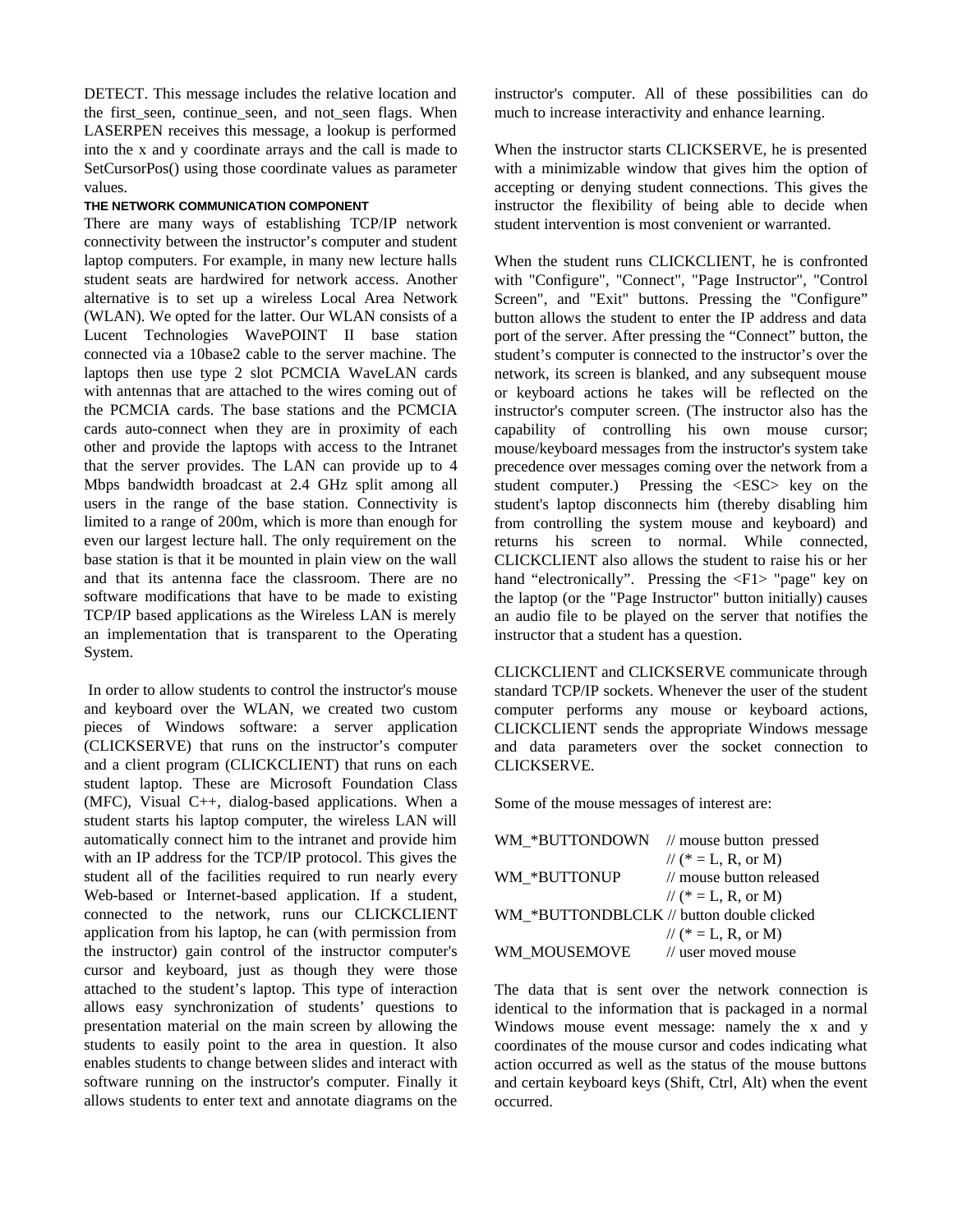The keyboard events of interest are:

WM\_KEYDOWN // User pressed a keyboard key WM\_KEYUP // User released a keyboard key

The data that is sent over the network for these kinds of messages consists of the virtual key code that identifies the key pressed or released and other information related to the keyboard event that triggered the message.

Finally if the student presses his  $\langle F1 \rangle$  key (thereby attempting to "page" the instructor), the message is received as:

WM\_USER+100  $\frac{1}{\sqrt{2}}$  User pressed his "page" key

The response of CLICKSERVE is to play a wave file on the instructor's computer. The connection and communication between the student and instructor computers as well as the salient features of the CLICKCLIENT and CLICKSERVE programs are illustrated in Figure 9.

By having the client send the information blindly and pass it on to Windows functions in the server that accept these parameters, the CLICKCLIENT and CLICKSERVE programs are general enough to sustain significant changes in the way Windows processes and packages mouse and keyboard events.

## **CONCLUSIONS**

At Binghamton University several people have tried using our Interactive Learning Wall system. In all cases the learning curve required to become productive was very slight. The time needed to become proficient was spent mostly in becoming familiar with how the laser pointer's "click" sequence works. After becoming comfortable with that, the interface proved to be quite intuitive. On the basis of our initial tests, we feel that this type of device could be used effectively in large classroom environments at many other post-secondary institutions.

# **FUTURE WORK**

We are in the process of attempting to add some of the following features to our Interactive Learning Wall: (1) the ability to do screen transferal over the network connection; (2) a system of user names and passwords for the network communication component; (3) a voice command